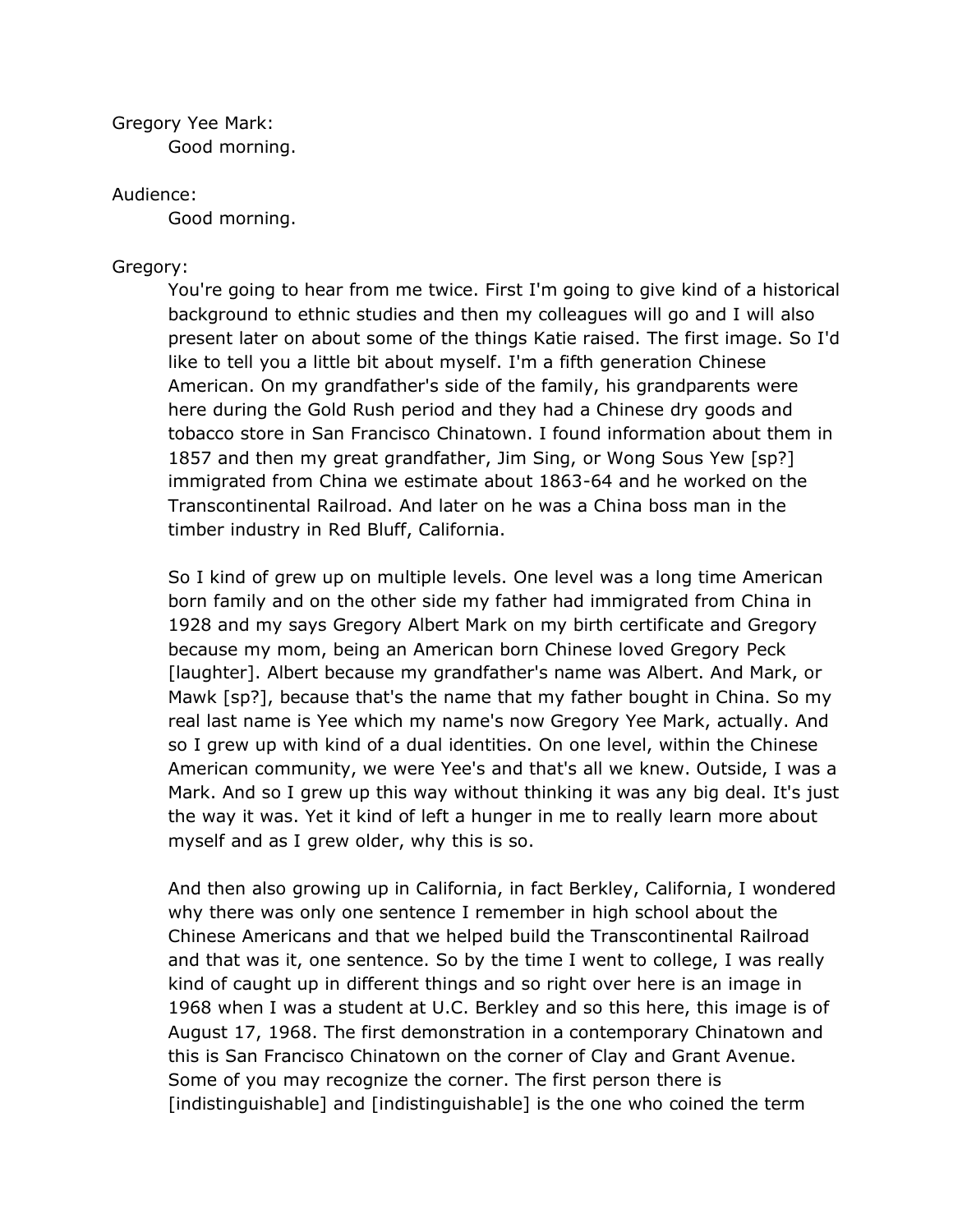Asian American. The second person is George Wu, who at that time was a spokesperson for the first Chinese immigrant youth game [indistinguishable].

[counting: One, two three, four.] The fifth person has a poster there that says "Look around you. Chinatown's a ghetto" and that's me. And I learned quickly when if you're demonstrating you shouldn't smile. So after that one I'm smiling in this one.

## [audience laughter]

## Gregory:

And shortly after that was the student strikes at San Francisco State College, it's labeled now as San Francisco State University, in November 1968 and then U.C. Berkley January 1969 both strikes ended in March 1969 and the San Francisco State strike was the longest strike on a student campus. When I teach ethnic studies and if you include when the very first Asian American class arrives, like an assistant TA, so I've been doing this for 50 years but it just didn't come about by computer science or recent history or math, we to fight for it. So at Berkley we had to deal with five levels of law enforcement. This one is level four the blue meanies as we called, the Alameda County sheriffs and this is one striker Stan [indistinguishable] there's Stan there. That's in front of Sprawl [sp?] Hall, for any of the U.C. Berkley former students. This is a sweep of, this level would be a California highway patrol. Do some of you remember this?

This is Jeff Realm [sp?] who is a poet. He wrote a book on Angel Island, a translation of the poetry on the walls. And he is reading off a list of commands for the creation of the third world college, and then it became ethnic studies. But originally demands at both San Francisco and at Berkeley were for third world college. Over here, there's Stan on the left again and one of the youngest leaders of the Asian American contingent, and that's Floyd Ewing [sp?].

And preceding this as Katie mentioned, was the first Asian American conference. There had been conferences on China, on Japan, some on Japanese Americans, some on Chinese Americans, but never a Pan-Asian American and so this was the very first one and you can see the date, let's see, January 11, 1969. It was in Polly [sp?] Ballroom on Berkley campus and so I was the organizer for this conference. And I just wanted to give you a quick snapshot and I think it tells you about one of the issues that helped prompt the creation of this conference. So I was talking to a bunch of men, Asian American men on the Berkley campus of November of '68, beginning of